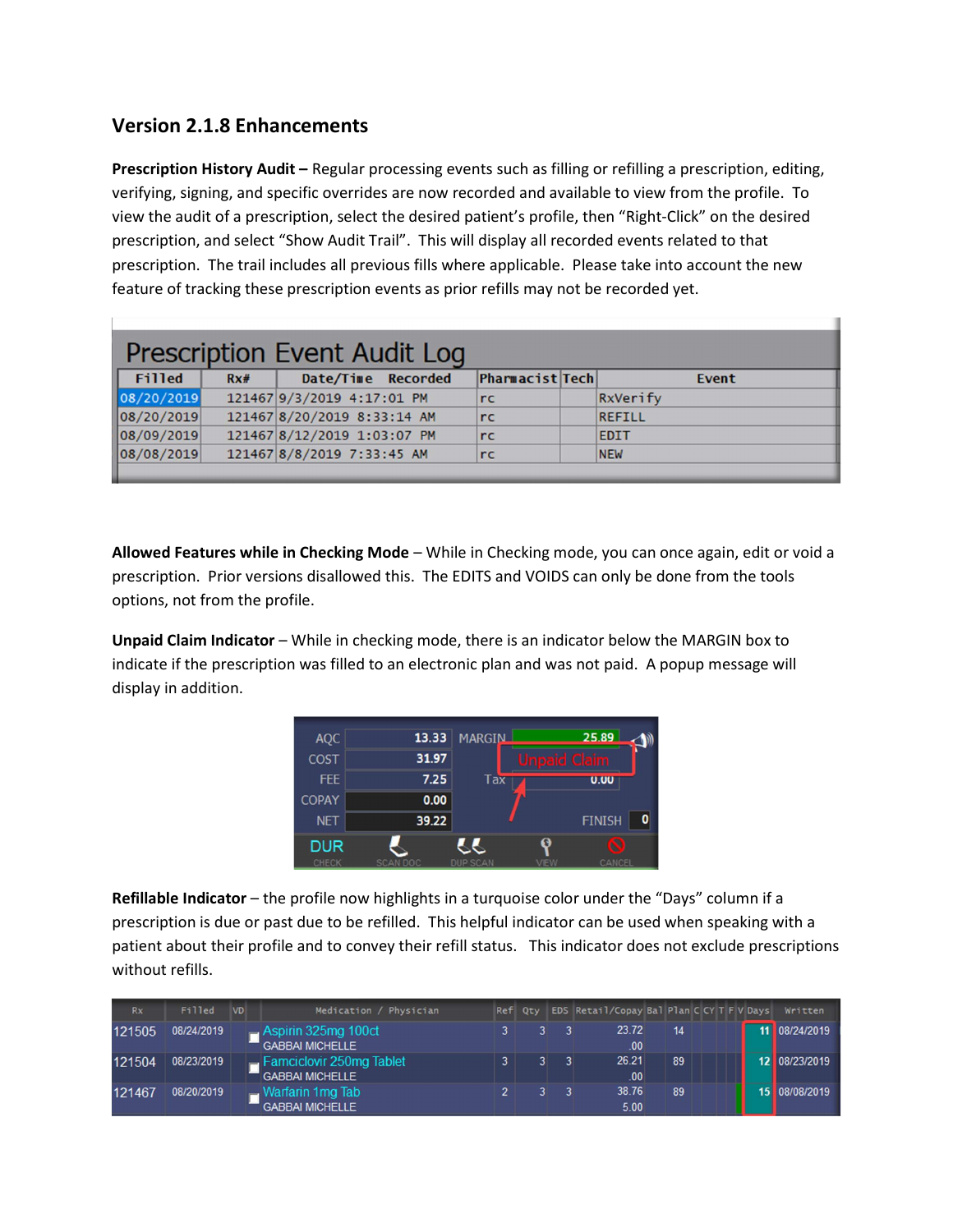Auto Plan Add – When using eligibly plans such as CardFinder, when viewing the OHC tab to see the results, you can now automatically add the plan. The program will search for an eligible plan based on BIN and PCN. If the plan is found, it will add the group, member ID, person code, and rel code where applicable.

| <b>0100</b> Amt Applied to Periodic Deduct (FH)<br>0.00                | 0.00<br>Remaining Deduct Amt (FD)  |
|------------------------------------------------------------------------|------------------------------------|
| Database (FW) D                                                        | Basis of Cost Determ (FM) 2        |
| Benefit Stage Qualifier (MV)<br>0.00                                   | Benefit Stage Count (MU)           |
| 0.00<br>DUR/PPS Code Counter (36)                                      |                                    |
| Other Payer Cov. Type (5C)                                             | Other Prescriber (FX)              |
| Other Payer Ch ID (NU) R0494458016                                     | Other Payer ID (7C) 004336         |
| Other Payer Help Desk (UB) (888) 865 - 6567                            | Other Payer Group ID (MJ) 33(6270) |
| Other Payer Effec. Date (UX) 01/01/2013<br>Other Payer Term. Date (UY) | Other Payer Rel. Code (UW)         |
|                                                                        |                                    |
|                                                                        |                                    |

RxBLU Mobile™ & Web Refills - This feature is now available. Consult with a Cypress Associate for more information. This feature is available from a web site or mobile link. Patients can select their prescriptions and request refills to be delivered into the RxBLU system.

Printing Option on Voids – When voiding a prescription, the void question asking for the void reason now has a button to print a label. The printing of the label completes the void process.

Detailed Drug History – The Drug details window now has a new button called "History". This will display all activity, AWP, Acquisition, Inventory, and the adding of the drug.

| PRODUCT DETAILS |                                                                |                          |                                             |                           |            |  |  |  |
|-----------------|----------------------------------------------------------------|--------------------------|---------------------------------------------|---------------------------|------------|--|--|--|
|                 | Product ID 71858                                               | <b>Alerts</b>            |                                             |                           |            |  |  |  |
| Pro             |                                                                |                          |                                             |                           |            |  |  |  |
| P               |                                                                |                          |                                             |                           |            |  |  |  |
|                 | <b>Product History</b>                                         |                          |                                             |                           |            |  |  |  |
|                 | Date                                                           | Who and Change Type      | Value                                       |                           |            |  |  |  |
|                 | 9/4/2019 8:58:59 AM                                            | /rc Quantity             | \$20.00                                     |                           |            |  |  |  |
|                 | 9/3/2019 4:54:09 PM                                            | /rc (Acq Change)         | \$54.22                                     |                           |            |  |  |  |
|                 | 9/3/2019 4:53:50 PM                                            | /rc Quantity             | \$200.00                                    | Mfr Celgene               |            |  |  |  |
|                 | 8/23/2019 10:48:03 AM                                          | AutoPU                   | \$70.79                                     | Pkg ID 120464             |            |  |  |  |
|                 | 8/23/2019 10:43:29 AM                                          | /rc (AWP Change)         | \$66.00                                     |                           |            |  |  |  |
|                 | 8/23/2019 10:24:21 AM                                          | /rc (AWP Change)         | \$60.00                                     | <b>AWP</b>                | 70.79170   |  |  |  |
|                 |                                                                |                          |                                             | <b>MAC</b>                | 0.00000    |  |  |  |
|                 |                                                                |                          |                                             | ACQ                       | 54.22200   |  |  |  |
|                 |                                                                |                          | х                                           |                           |            |  |  |  |
|                 |                                                                |                          |                                             | st Used 07/16/2018        | 丽          |  |  |  |
|                 | Price Update 08/23/2019<br>Preferred Warehouse<br>$\checkmark$ |                          |                                             |                           |            |  |  |  |
|                 | 365<br>Days Expire                                             |                          |                                             | RPTV RPH <sub>FFG</sub>   |            |  |  |  |
|                 |                                                                |                          |                                             |                           |            |  |  |  |
|                 | Opioid Product No                                              | Preferred                |                                             | Specialty<br>$\checkmark$ | <b>DEA</b> |  |  |  |
|                 |                                                                |                          |                                             |                           |            |  |  |  |
|                 |                                                                | $\overline{\mathscr{C}}$ | $\blacksquare$<br>$\boldsymbol{\mathsf{x}}$ |                           | History    |  |  |  |
|                 |                                                                |                          |                                             |                           |            |  |  |  |
|                 | <b>Drug Data</b>                                               |                          |                                             |                           |            |  |  |  |